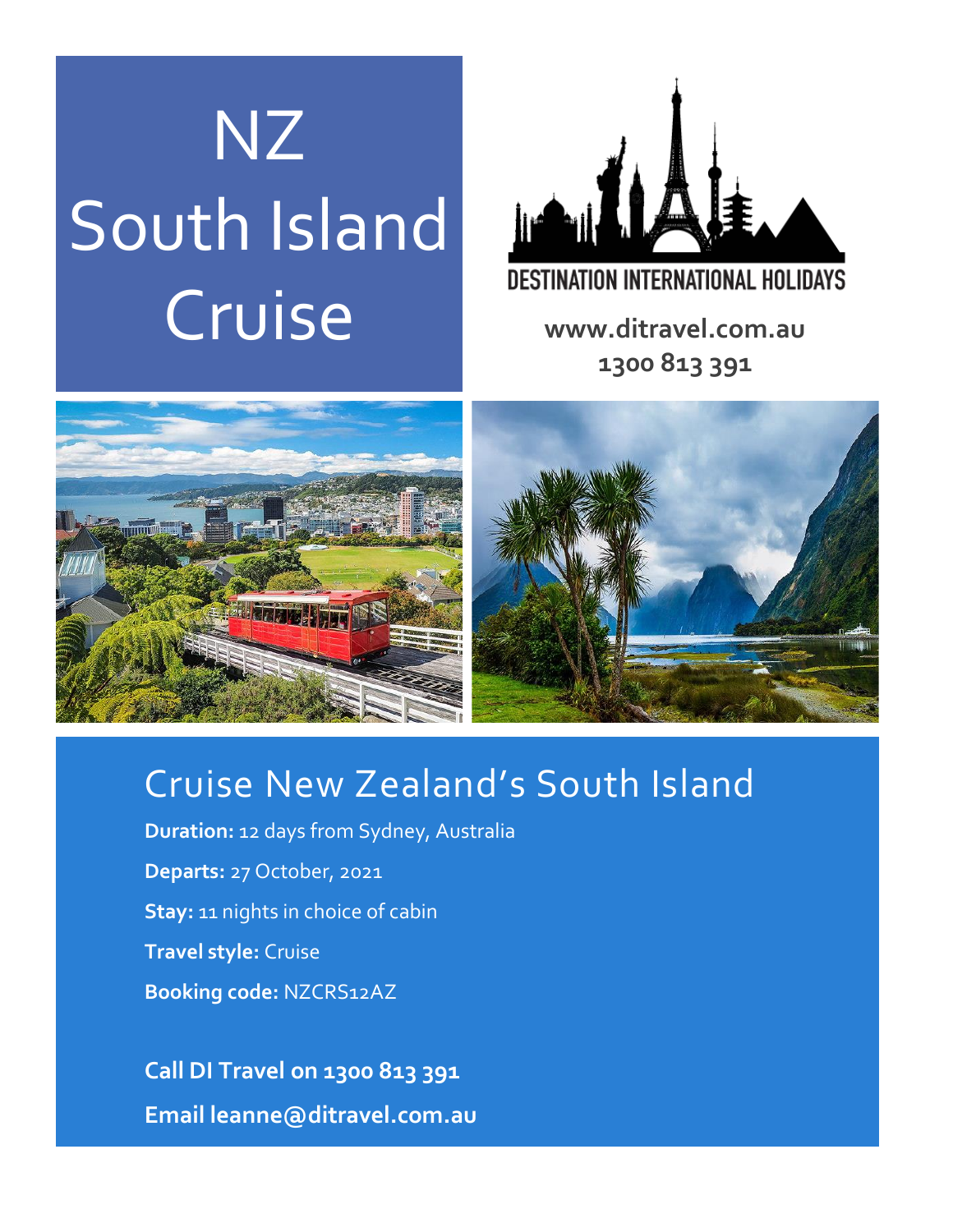## **About the holiday**

This spectacular cruise takes you from Sydney, Australia, across the Pacific to New Zealand's beautiful South Island!

Cruise aboard Royal Caribbean's impressive *Ovation of the Seas* and enjoy stops in Milford Sound, Doubtful Sound, Dusky Sound, Dunedin, Christchurch, Napier, Picton and the capital city of Wellington.

*Ovation of the Seas* is one of Royal Caribbean's newest ships. Build in 2016, this Quantum Class ships boasts state-of-the-art facilities, 16 passenger decks, pools, bars, 18 restaurants with new Dynamic Dining, Broadway-style entertainment and much more!

#### **Why you'll love this trip…**

Travel from Australia to New Zealand without having to get on a plane

Amazing onboard facilities, from panoramic views & pools, to a circus school & free sky diving

Enjoy the luxury of cruise life and you only have to unpack once!

Discover why New Zealand's South Island is famous for its stunning landscapes

## **Travel dates**

**2021 –** 27 October

**Round-trip from Sydney, Australia, in your choice of cabin\***

*\*Subject to availability at time of booking.*

**Ask us about upgrading to an Ocean View or Balcony Cabin!**

**Please see www.ditravel.com.au for current prices For more info call 1300 813 391 or email leanne@ditravel.com.au**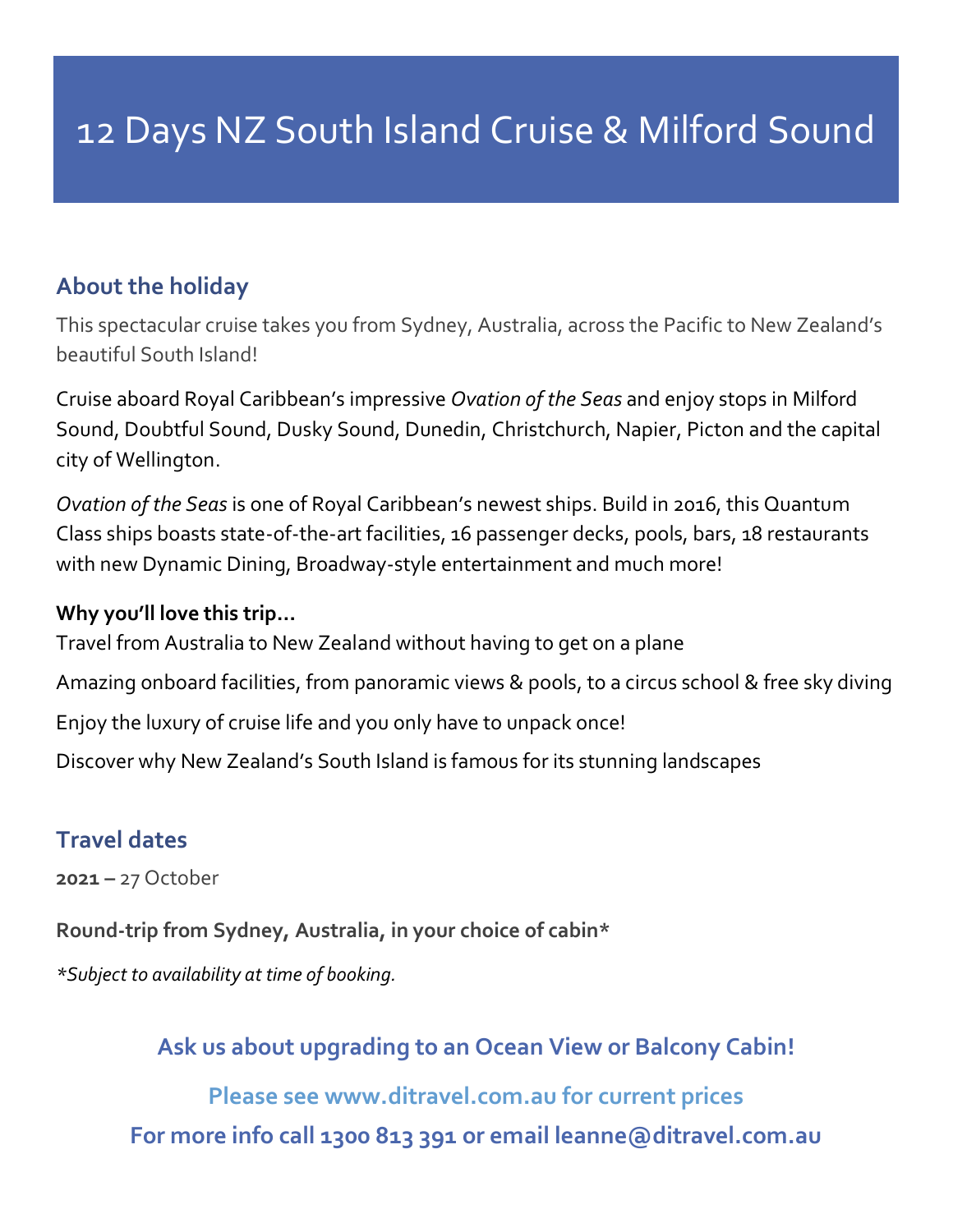

## **Holiday Inclusions**

## **Our package includes:**

11 nights New Zealand South Island cruise, round-trip from Sydney Cruise aboard Royal Caribbean's *Ovation of the Seas* in your choice of cabin All meals & non-chargeable entertainment on board the ship

## **Package excludes:**

Flights to Sydney – please contact us for airfare quotes Cruise port transfers Travel insurance (essential) Specialty dining options Optional tours & shore excursions Personal items, such as drinks, snacks, laundry, shopping etc. Any items or services not listed in the inclusions Price is based on twin share, please contact us for single rates

## *This package is subject to confirmation by the cruise line and local operators. Booking conditions & cancellation fees apply.*

## **Call DI Travel on 1300 813 391 for current rates & travel deals.**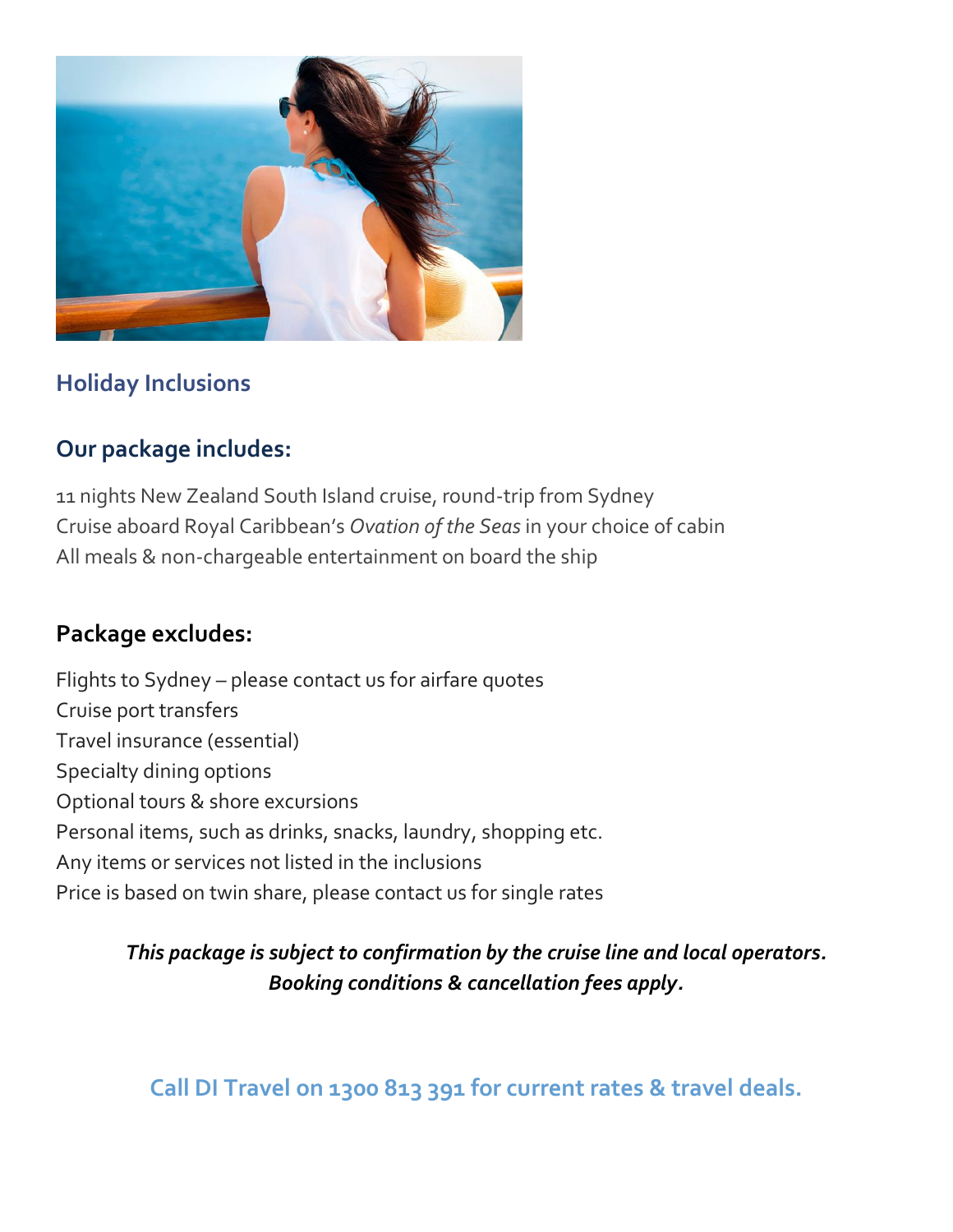## **Cruise Itinerary**

| DAY            | <b>DATE</b>                      | <b>PORT OF CALL</b>                          |               | ARRIVALDEPARTURE |
|----------------|----------------------------------|----------------------------------------------|---------------|------------------|
| $\overline{1}$ | <b>Wed 27</b><br><b>Oct 2021</b> | <b>Sydney, Australia</b>                     | <b>Embark</b> | 6:45 PM          |
| $\overline{2}$ | Thu 28 Oct<br>2021               | At Sea                                       |               |                  |
| 3              | Fri 29 Oct<br>2021               | At Sea                                       |               |                  |
| $\overline{4}$ | Sat 30 Oct<br>2021               | <b>Milford Sound, New</b><br><b>Zealand</b>  | 8:00 AM       | 9:00 AM          |
| $\overline{4}$ | Sat 30 Oct<br>2021               | <b>Doubtful Sound, New</b><br><b>Zealand</b> | 1:00 PM       | 2:00 PM          |
| $\overline{4}$ | Sat 30 Oct<br>2021               | <b>Dusky Sound, New</b><br><b>Zealand</b>    | 4:00 PM       | 5:00 PM          |
| 5              | Sun 31 Oct<br>2021               | <b>Dunedin, New</b><br><b>Zealand</b>        | 8:00 AM       | 7:00 PM          |
| 6              | Mon 1 Nov<br>2021                | <b>Christchurch, New</b><br><b>Zealand</b>   | 8:00 AM       | 6:00 PM          |
| $\overline{7}$ | Tue 2 Nov<br>2021                | <b>Wellington, New</b><br><b>Zealand</b>     | 8:00 AM       | 6:00 PM          |
| 8              | Wed 3 Nov<br>2021                | <b>Napier, New Zealand</b>                   | 8:00 AM       | 5:00 PM          |
| 9              | Thu 4 Nov<br>2021                | <b>Picton, New Zealand</b>                   | 8:00 AM       | 5:00 PM          |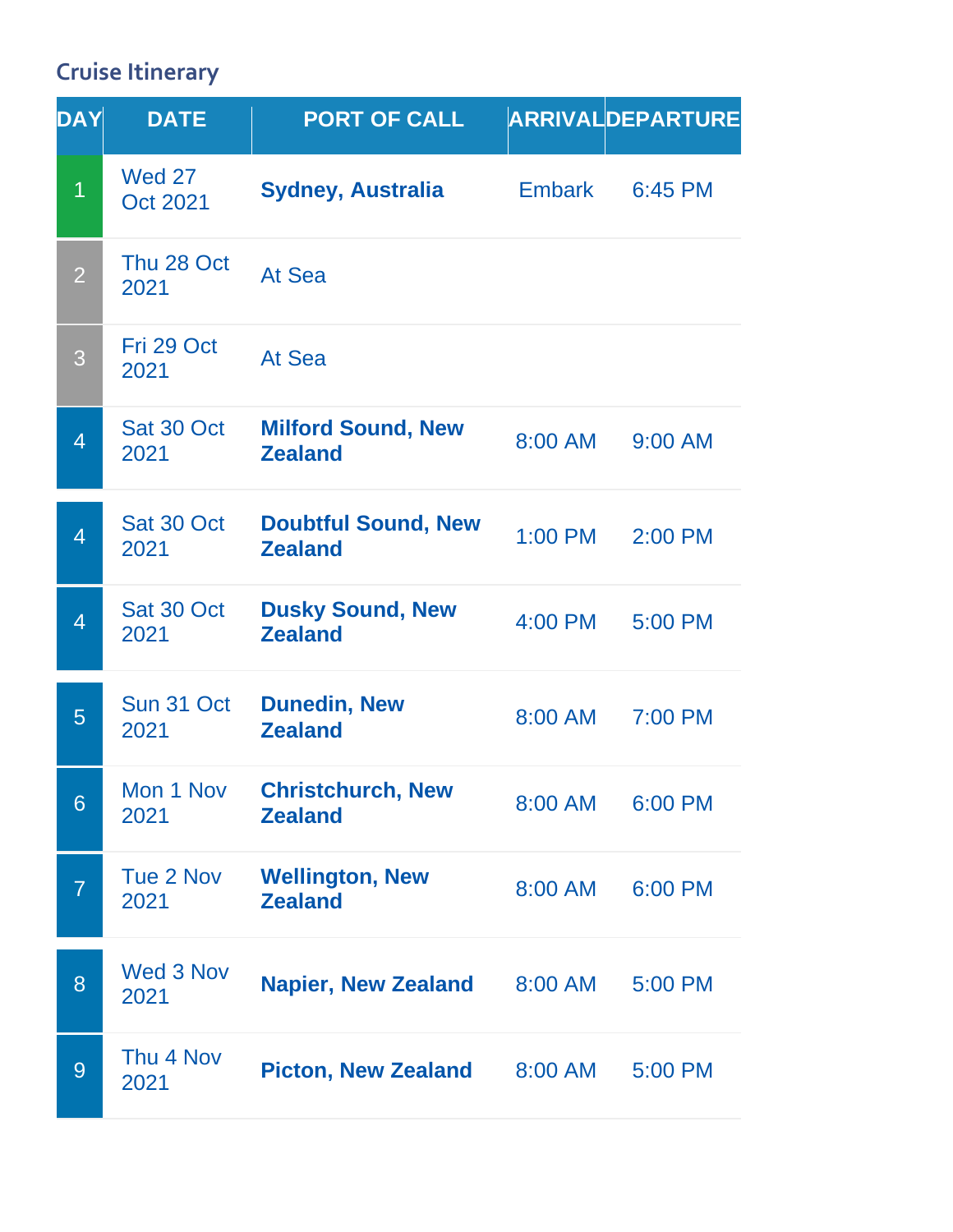| 10 | Fri 5 Nov<br>2021 | At Sea                   |         |                  |
|----|-------------------|--------------------------|---------|------------------|
| 11 | Sat 6 Nov<br>2021 | At Sea                   |         |                  |
| 12 | Sun 7 Nov<br>2021 | <b>Sydney, Australia</b> | 6:30 AM | <b>Disembark</b> |

**Please note: The day by day cruise schedule is intended as an indicative guide only. Travel by nature is unpredictable. Weather patterns, sea conditions, public holidays, travel restrictions and a multitude of other factors may necessitate itinerary changes that ultimately are for the client's benefit. It is essential that clients are flexible and open minded in this regard.**

## **About Ovation of the Seas**

As one of Royal Caribbean's newest ships, Ovation of the Seas arrived in April 2016. This is the third of five Quantum Class ships, at 168,666 GT, with 16 passenger decks & over 4,000 guests. From around October through March each year – Australia's summer season – Ovation of the Seas is based in Sydney. Cruises of 7- to 12-nights reach New Zealand, a variety of Pacific islands, and occasionally the southern states. From May to September, Ovation of the Seas offers 7-night cruises to the fjordlined Inland Passage of Alaska and British Columbia, sailing out of Seattle.

#### **Accommodation**

The staterooms of Ovation are nine percent larger than Oasis Class ships in the company's fleet. Of the 2,090 staterooms, 1,570 are balcony staterooms, 147 are outside staterooms and 373 are "virtual balcony" staterooms (interior rooms with near floor-to-ceiling (1.3m) HD screen with real-time views of the ocean and destinations). Of the overall staterooms, 34 are wheelchair accessible with excellent facilities, 16 are family-connected, 16 are studio interior staterooms, and 12 are balcony studio staterooms. These staterooms are based on a new modular design, with a "more residential atmosphere", and all the gadgetry you'd wish for, including USB ports.

#### **Food and Dining**

Ovation's new concept of Dynamic Dining eliminates set dining times or assigned seating, no main dining rooms and no formal night. There are 18 restaurants including the specialty venues, none with more than 500 diners. Complimentary options include: American Icon Grill, Pan-Asian food, formal dining at The Grande, The Café @ Two70 with gourmet casual dining, SeaPlex Dog House, Italian cuisine Sorrento, and Windjammers Marketplace for buffet and bakery.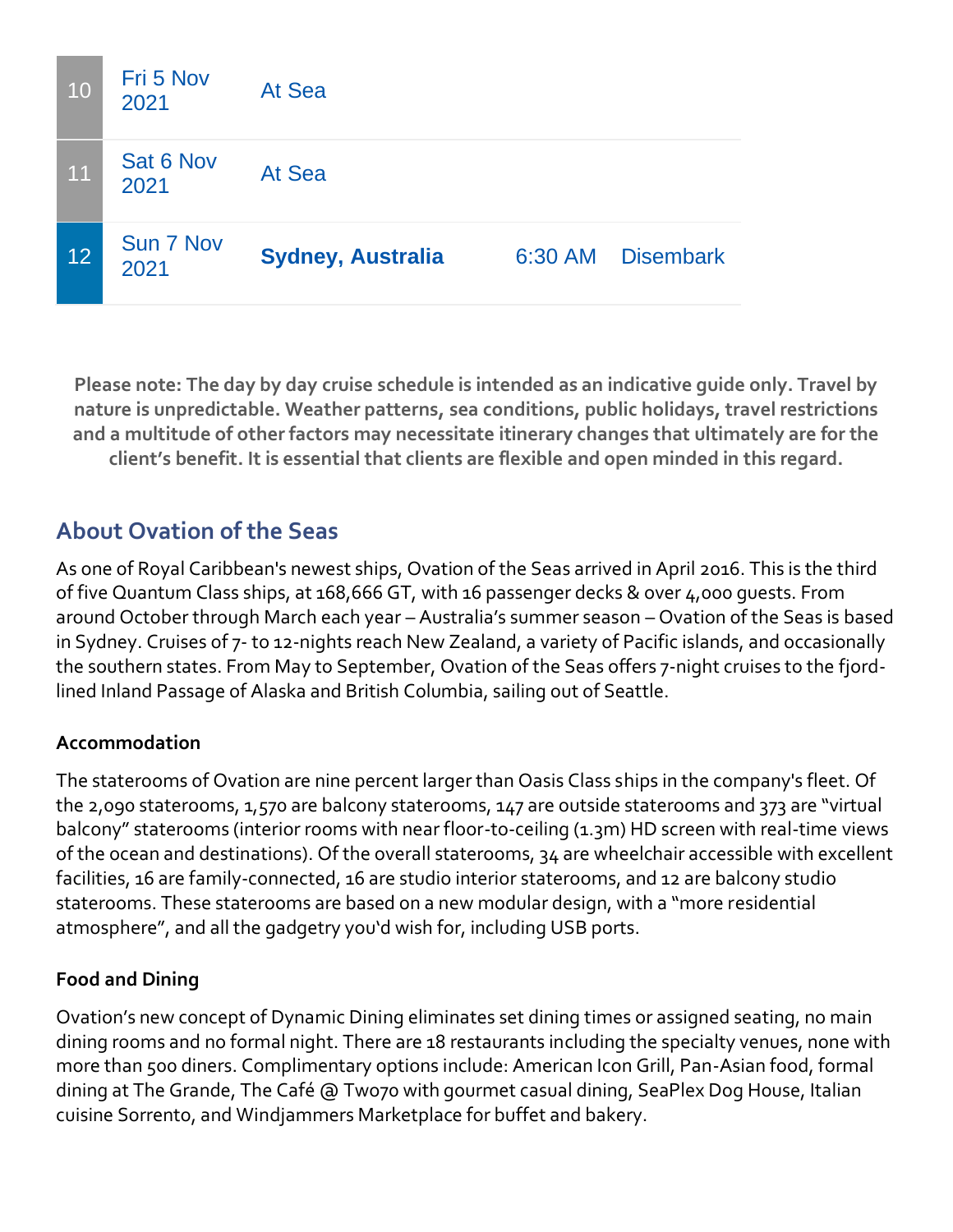#### **Entertainment**

A Broadway-style production is presented in the Main Theatre. In the two-story Music Hall enjoy live performances, DJs, theme party nights, two or three billiard tables, and more. "Two70", seating 475, presents panoramic views of the ocean through glass walls three decks high. During daytime sit back and relax in the living-room space alongside the café. In the evening it transforms into a theatre with spectacular entertainment with live performers, aerialists, video and digital scenery during show times. The show is repeated over multiple nights. North Star (complimentary) carries13 quests, one wheel-chair passenger, and an operator. SeaPlex is the largest indoor active space at sea. Experience a circus school with flying trapeze, basketball, bumper cars, roller skating, and in the evenings it becomes a disco nightclub. Sky diving is complimentary for 3 years and older. Alternatively, just stroll around the Royal Promenade and shop duty-free, or for a quiet time retire to the Library/Card Room or Internet Café.

## **Destination International Holidays is a full-service travel agency**

**Want flights, car hire, escorted tours, airport transfers, travel insurance & more?** Our team of experienced travel consultants can help put together a holiday with all the inclusions that you need. Email us today with your preferences for any of our packages.

## **For enquiries & reservations call 1300 813 391 or email leanne@ditravel.com.au**





#### **DESTINATION INTERNATIONAL HOLIDAYS BOOKING CONDITIONS**

## *Applies to all bookings from 20 August 2020*  **Please read this information prior to making your reservation**

We request that you only make a booking if you agree with the following terms and *conditions.*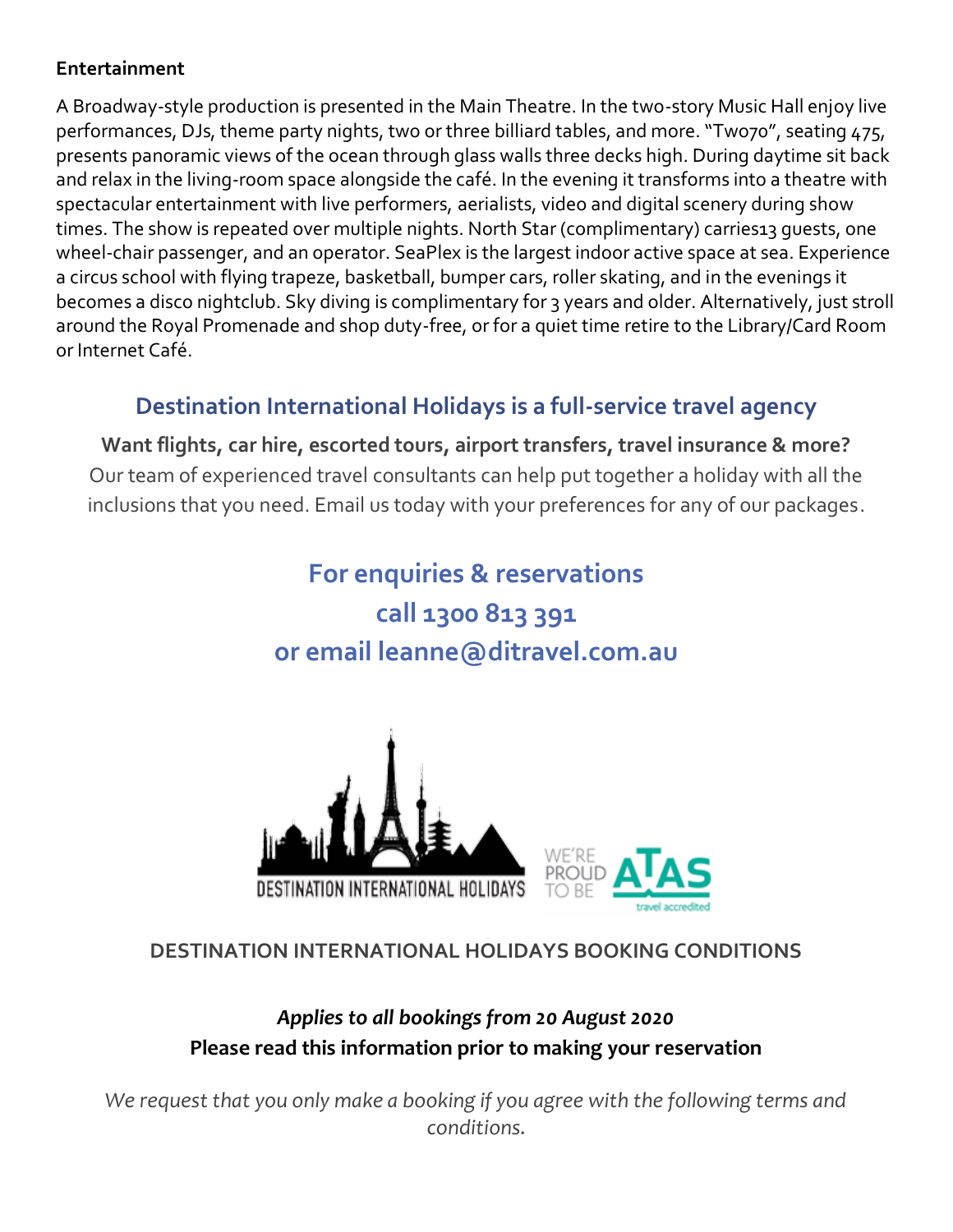Our full set of terms and conditions are listed below, which we highly recommend you read prior to make your holiday reservations. This is the contract under which both parties enter. Immediately following is a summary in brief for our customers.

- 1. Upon making a reservation with Destination International Holidays you will receive a booking form, which needs to be filled out and signed to confirm that you agree to the below terms and conditions.
- 2. Your booking will then be confirmed to you in writing and you will be required to pay a 50% deposit. 3. At this time, you must take out travel insurance for your holiday to protect you against any unforeseen circumstances.
- 4. 90 days prior to departure you will be asked to make the balance payment for your trip (you will be notified if your supplier requires earlier payment).
	- 5. 14 days prior to departure you will be sent your travel documents via express post.

Destinations International Holidays operates a Client Trust bank account. This means that we do not hold onto your money. We pay the ultimate travel providers (Suppliers) of your travel services the funds for your holiday. The Suppliers include airlines, tour operators, cruise lines, transport companies, hotels etc. We are required to pay the Suppliers deposits and final payments to secure your booking and in some instances these items are non-refundable.

If you wish to cancel you must notify us of your cancellation in writing. We will then write to the Suppliers to cancel your booking and request a refund (if applicable) for any elements of your holiday that are refundable. You will need to make an insurance claim for any travel arrangements that are non-refundable. If you have any issues during the refund or cancellation process, you have 30 days to contact our office in writing to lodge a complaint so an immediate resolution can be found for you.

#### **1. AGREEMENT**

This agreement is between you and Destination International Holidays Pty Ltd - ABN 38 154 788 155 (DI Travel, us/we/our). Customer, passenger, you or your, references the person who books or pays for travel services and includes all persons intending to travel. By booking any travel service with us, you have agreed to be bound by these terms and conditions.

#### **2. ROLE OF DESTINATION INTERNATIONAL HOLIDAYS**

Destination International Holidays sells various products and/or services on behalf of our third party suppliers and travel providers, including (without limitation) airlines, coaches, rail and transport operators, accommodation, tour operators, tour guides or the providers of any other product or service, referred to throughout as 'Suppliers'.

Our services consist of booking and co-coordinating the products and/or services offered by the Suppliers. Destination International Holidays facilitates a direct contractual relationship between you, the customer, and each Supplier. You are responsible for reading the Suppliers' terms and conditions before paying for your booking or reservation.

Destination International Holidays does not guarantee the performance of the product/services offered by Suppliers and we will not be liable in the event that you suffer loss, injury or disappointment by reason of any acts or failings of any Supplier. In such case your remedy will lie against the Supplier.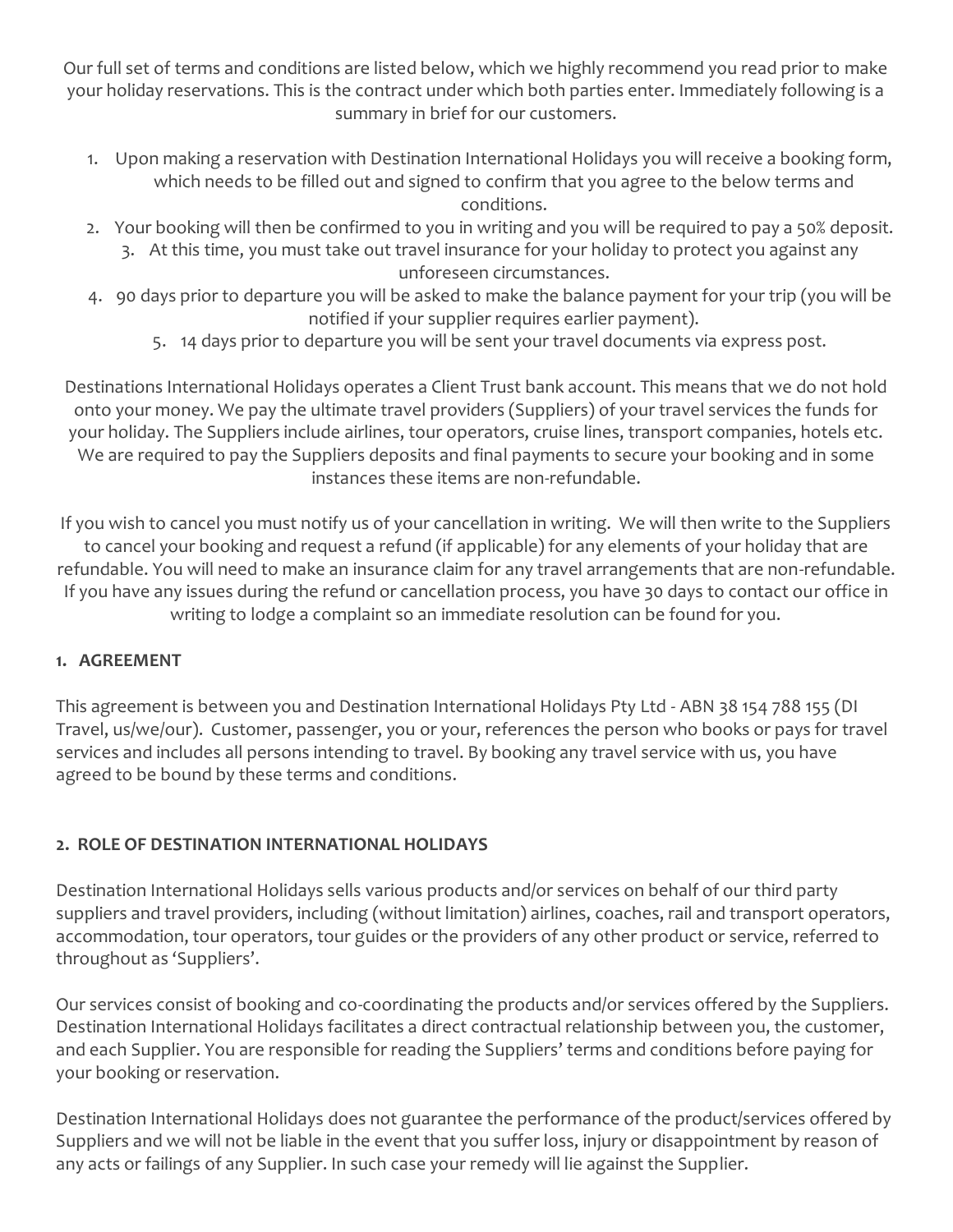The tour information which we supply to you is provided by the Suppliers. We accept no liability for any inaccuracies or misrepresentations contained in such material. We do our best to verify the information provided to us by suppliers, but we cannot guarantee its accuracy on all occasions. All photos and videos in our brochures and on our website are for representational purposes only.

In accordance with these booking conditions Destination International Holidays will perform our duties with reasonable attention, care and expertise. To avoid any doubt, these terms and conditions apply to communications and/or bookings made directly with our consultants, whether over the phone, by email, via social media/online chat, in-store, and online via our website.

Subject to the Australian Consumer Law, Destination International Holidays will not be liable for any loss or damage, injury, delay, inconvenience, or expense caused by a Supplier. Destination International Holidays will not be liable for events beyond its control or the control of the Suppliers including, without limitation, strikes, accidents, pandemics or outbreaks of infectious diseases, acts of war or terrorism, civil or military disturbances or force majeure (Acts of God).

#### **3. PRICES & PAYMENT**

All prices of our published travel deals are listed in Australian Dollars (AUD) unless stated otherwise. The published prices include all Australian taxes, charges and service fees, including GST (where applicable). All prices are subject to availability and can be withdrawn or varied without notice.

A deposit is required to confirm your booking (amount varies depending on package booked). Receipt of deposit will be taken as an understanding by Destination International Holidays that the customer has checked their confirmed travel arrangements and has read and agreed to the terms and conditions.

Balance payment is required 90 days prior to departure and you will be notified if suppliers requirement earlier payment.

Cruise bookings will require the balance payment to made 120 days prior to departure. Typically, all payments are non-refundable.

Failure to pay by the date advised by Destination International Holidays may result in your bookings being cancelled.

Destination International Holidays accepts payment via bank transfer or credit card. Additional surcharge will be added to payments made by credit card. Please check with us for current charges. When your credit card is processed by Destination International Holidays you agree to not have your payment 'charged back' or reversed by your credit card provider where the services have been provided. If paying by bank transfer, please note that your order is not secured until the funds clear into our account.

Some additional extras, supplements, and/or surcharges may be payable after making a booking, as advised by your travel consultant. The price payable is also subject to a number of other factors including any customisations and additions made by you, changes to travel arrangements, currency fluctuations, fuel surcharges, government taxes, levies and airfare increases. We reserve the right to adjust any fees,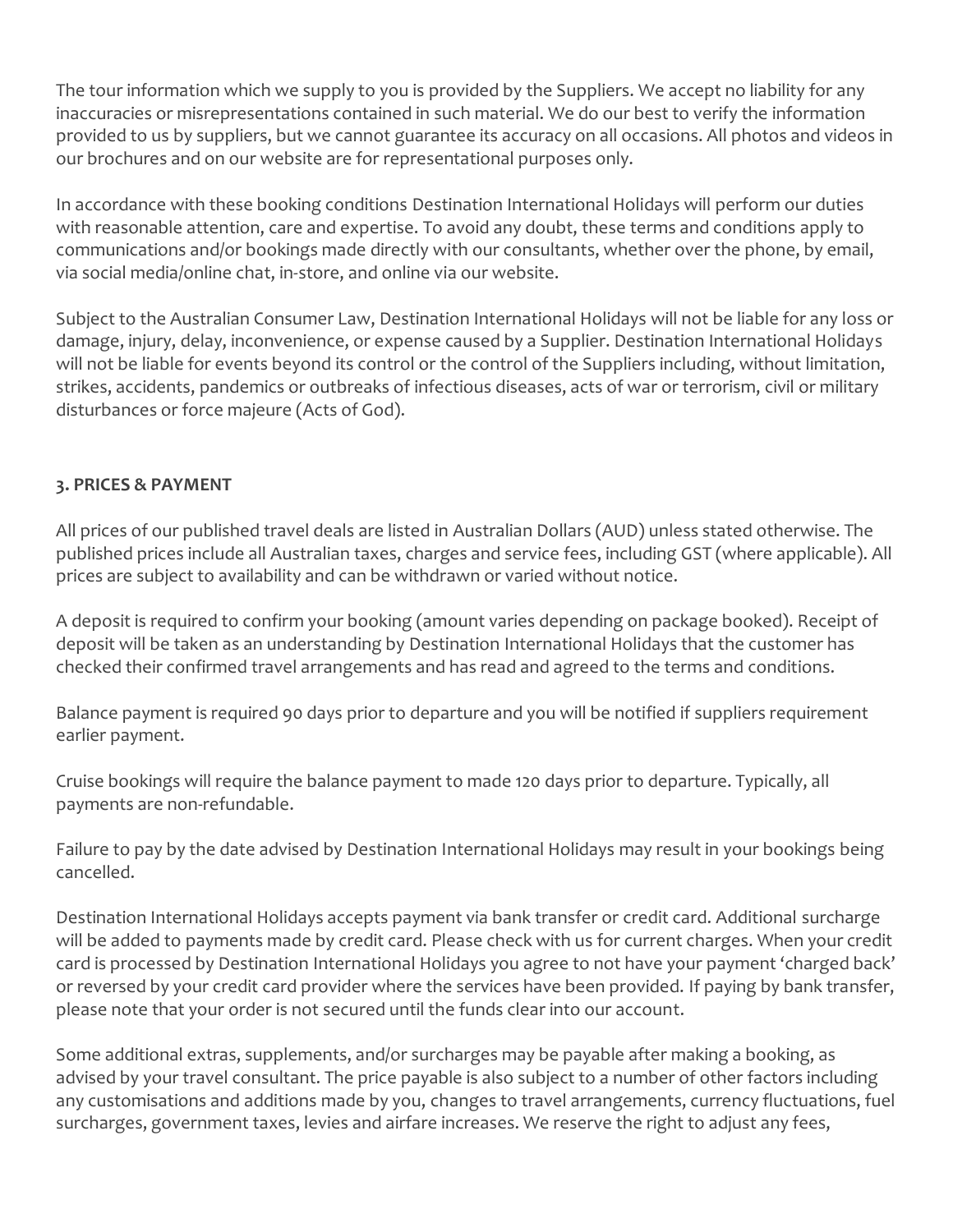charges or prices as necessary to reflect a material cost increase. Once full payment has been received by Destination International no surcharges in respect to currency fluctuations will be applied.

We reserve the right not to honour any published prices that we determine were erroneous due to printing, clerical or electronic error, except in the case of manifest error by us. In the event of a price decrease, we are not obliged to refund you to match any subsequent price reduction after booking confirmation.

Travel deals are typically promoted as a base 'per person' price calculated on twin share (i.e. 2 people sharing a room).

All other mandatory surcharges including but not limited to solo traveller surcharges, departure date and/or city surcharges, the selection of additional optional extras, other government taxes, levies or gratuities are in addition to the listed base price as per the terms of the travel deal.

#### **4. TRAVEL INSURANCE**

You should take out comprehensive travel insurance immediately after making a booking, as Destination International Holidays has a strict [Cancellation and Refund Policy.](https://www.ditravel.com.au/wp-content/uploads/2020/08/DIH-CANCELLATION-AND-REFUND-POLICY-2020.pdf) Purchasing a comprehensive policy can help to protect yourself and any other persons intending to travel from unforeseen circumstances or the inability to travel through your insurer's cancellation cover.

If you make a booking with Destination International Holidays and decline travel insurance, you may be required to sign a disclaimer.

Please note that some credit card providers will provide the card holder with travel insurance. Where you are paying for all or any part of the services arranged through us by credit card and you intend to use travel insurance supplied by the credit card provider you acknowledge that Destination International Holidays has offered you travel insurance and that you waive any claim against Destination International Holidays in respect of any loss or damage you may suffer as a result of you failing to take out any or adequate travel insurance.

Destination International Holidays has no responsibility for and excludes all liability in relation to your Insurance claims. Destination International Holidays recommends travel insurance (where available) against loss of deposits through cancellation charges, baggage loss, medical expenses, theft and the insolvency of Destination International Holidays or any of the Suppliers and including protection against a Force Majeure Event or for any other requirements specific to your travel plans.

Destination International Holidays makes no representations or guarantees concerning reimbursements of funds paid by you under any insurance claim. You agree not to hold Destination International Holidays responsible for any decision made by insurers, and/or by any Suppliers, or requirements of any overseas country or governmental authority or overseas laws and policies. Insurance providers are considered as a third-party, any contract is between you and the selected provider.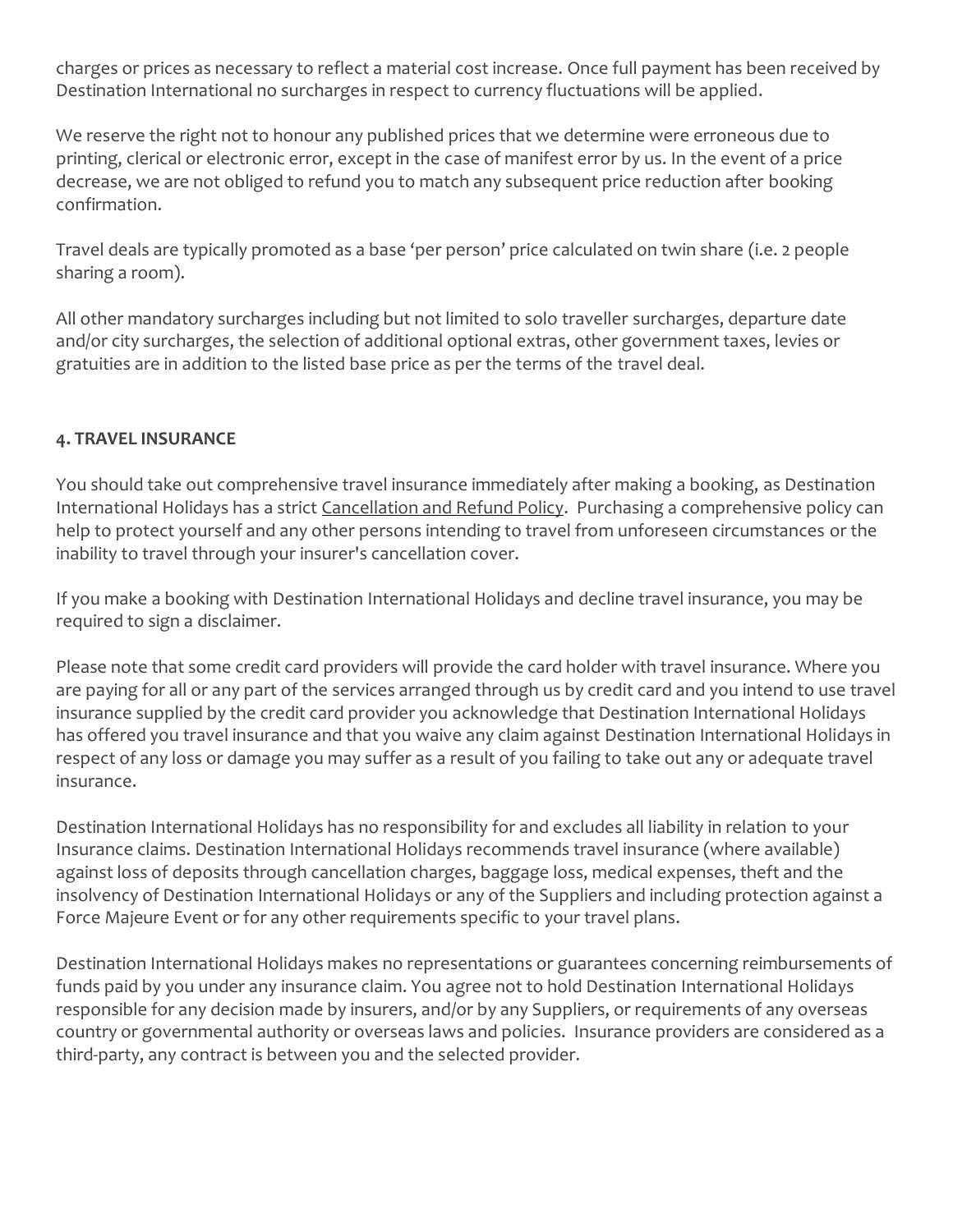#### **5. FEES, CHARGES & REFUNDS**

#### **5.1 Amendments & changes to bookings**

If you wish to change a confirmed reservation or booking you are likely to incur fees. In some cases, it may not be possible to change a booking or to cancel, or it may be uneconomic for you to do so. You should always check the cost before requesting changes to your travel arrangements. Please read the terms and conditions of the Suppliers which apply to your travel arrangements.

Any amendment or deviation from advertised travel deals and/or quotes will incur a fee of \$150 per person.

Should you need to alter your confirmed reservation, there will be an automatic fee charged of \$150 per person per amendment or transaction. Additionally, there may be cancellation fees levied by the Supplier or fees may be applicable where arrangements have been pre-purchased. In addition, we charge:

- \$50 per person for all airline seat reservations and baggage charges plus any airline fees.
- \$100 per person for all Tourist visa processing plus the cost for the visa fee.
- \$75 per person to reissue any travel documents lost in the mail.
- \$100 per person to process travel insurance claims and provide a statement for your insurance company.
- \$50 per person travel document printing fee

#### **5.2 Cancellation fees**

If you cancel a confirmed reservation or booking the Supplier is likely to charge you a cancellation fee. Further, some tickets may be non-refundable or non-transferable. It is important to check the position with us before you confirm arrangements and/or before you cancel any confirmed bookings. Please read the Supplier's special conditions in relation to your travel arrangements.

All proposed cancellations must be communicated to Destination International Holidays in writing as soon as they become known, and must be validated and authorised by Destination International Holidays.

Destination International Holidays will charge a 15% cancellation fee on all refundable portions of a cancelled tour. You acknowledge that the Destination International Holidays service fee is fair remuneration for the work done by Destination International Holidays in arranging your travel arrangements.

Cancellation fees will be levied relative to the amount of notice given as follows:

| Days Notice   90 or more |                                                         | $189-75$   74-65   64-1 |  |
|--------------------------|---------------------------------------------------------|-------------------------|--|
|                          | Loss of Deposit and 50% loss of fare   75%   85%   100% |                         |  |

The above are Destination International Holidays cancellation fees. Airlines and Tour Operators may have additional fees. Transfer of a confirmed booking to another tour or departure date is deemed a cancellation of the original booking. There will be no refund for cancellation of unused services on or after commencement date. Please note that employees of any overseas suppliers are not authorised by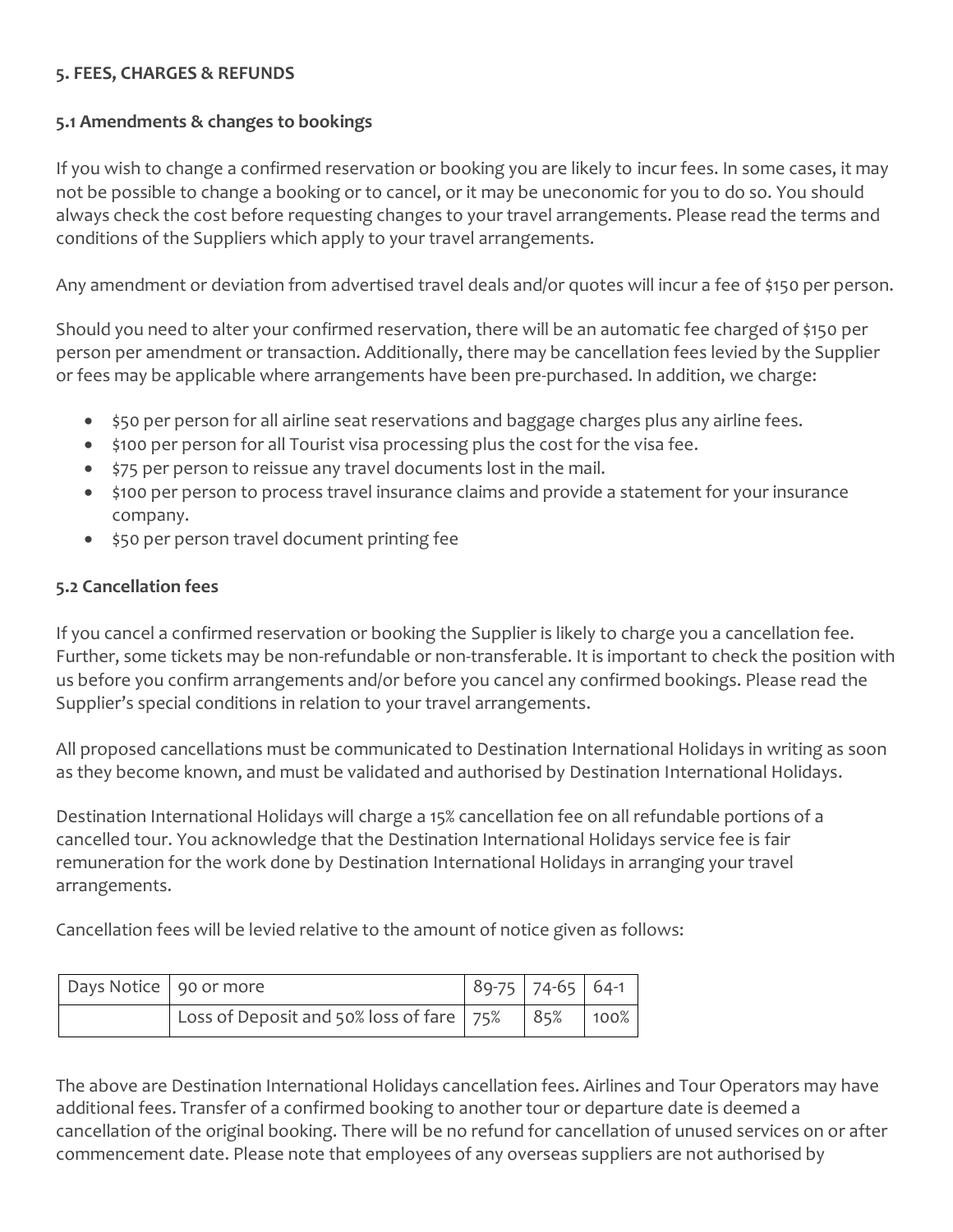Destination International Holidays to make any undertakings to our clients in respect of refunds or other matters.

#### **5.3 Refunds**

If your travel arrangements are cancelled for any reason (including force majeure) after you have paid, no refund will be available to you until Destination International Holidays receives the monies from the Supplier involved. In most cases, the Supplier will charge a cancellation fee and in some instance you may not be able to claim a refund.

Destination International Holidays is not responsible for any delays by a Supplier in processing a refund. You should be aware that airlines may take a significant time to process a refund.

Should the price of an airfare, cruise or tour be reduced after you have made payment your right to a refund (if any) is governed by the terms and conditions which apply to the airfare, cruise or tour as determined by Supplier.

Unless otherwise stated in your costings and itinerary document in addition to any fee charged by a Supplier, Destination International Holidays will charge you a fee to process a refund request. Destination International Holidays earns commissions and/or charges service fees in making your travel arrangements. Destination International Holidays reserves the right to retain the commissions and service fees that is earned on your booking from any refund should your booking be cancelled for any reason (including for force majeure).

Please contact Destination International Holidays on 1300 813 391 for further information with respect to cancellation queries or for full details please refer to our [Cancellation and Refund Policy.](https://www.ditravel.com.au/wp-content/uploads/2020/08/DIH-CANCELLATION-AND-REFUND-POLICY-2020.pdf)

#### **6. PASSPORT & VISA REQUIREMENTS**

Prior to confirming your travel arrangements, you should check your passport and establish that it will remain current for the entire period of your travel.

It is the responsibility of each member of the travelling party to ensure that they have a valid passport and the necessary visa/s for the destination/s to be visited.

Destination International Holidays recommends all travellers prior to making a booking, understands the entry and exit rules of the destination(s) they are travelling to. To check, as an Australian Passport holder the destination's advice please go to [https://smartraveller.gov.au](https://smartraveller.gov.au/)

Certain countries require that your passport remains valid for a period of up to twelve months after the date upon which you are scheduled to leave such country. You may be denied entry to a country if your passport expires within 12 months. You should clarify visa requirements with the Embassies of the countries that you plan to visit as certain countries may require you to take out a visa dependant on whether you are travelling on an Australian or a foreign passport.

The authorities in some countries (including The USA) require holders of Australian passports to take out a visa for entry into their country where the traveller has been sentenced or imprisoned or been convicted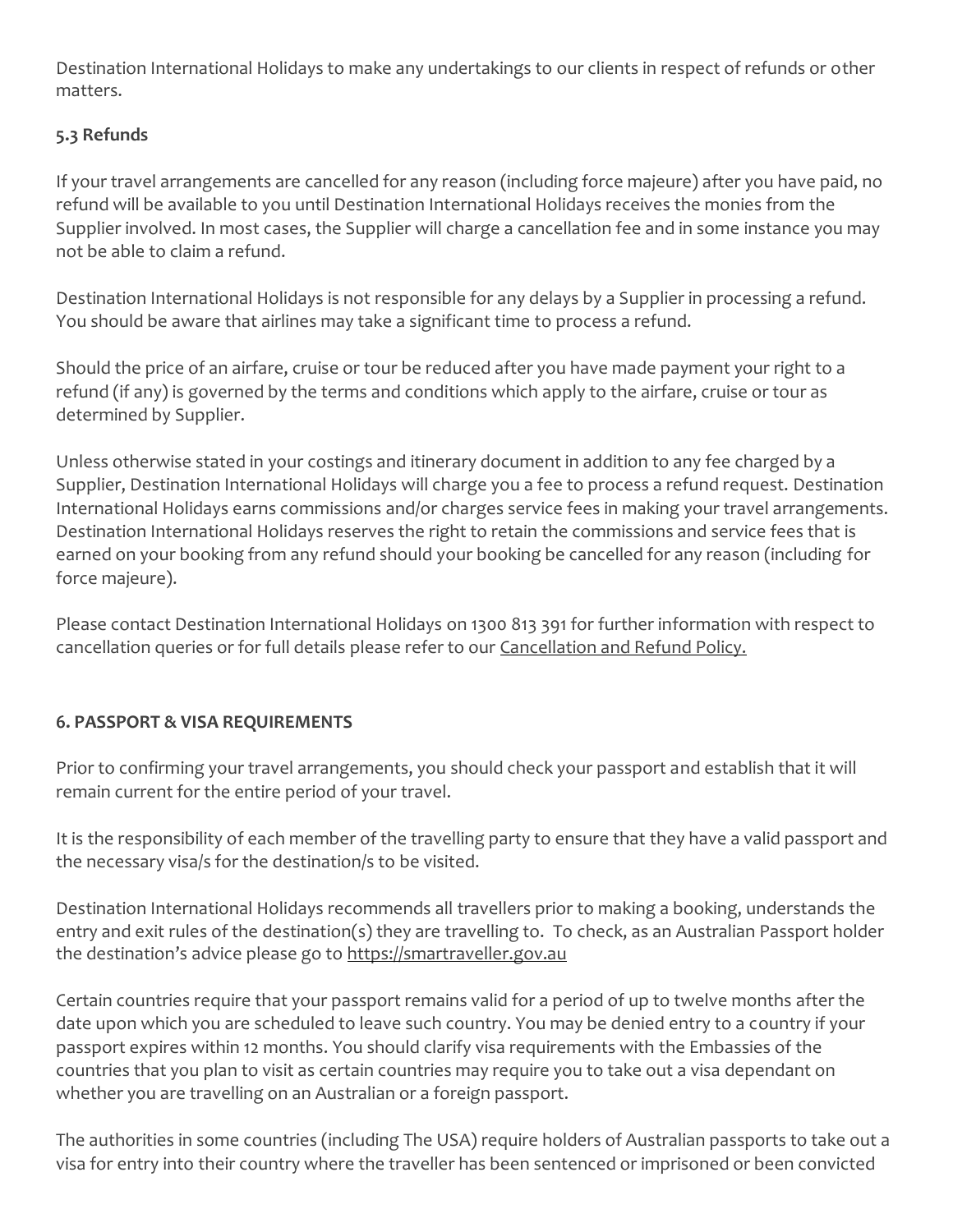of certain types of criminal offence. A visa may be required where a contagious disease or a serious health problem exists.

Re-entry visas will/may be required for travellers leaving Australia holding a foreign passport. If you hold a foreign passport then it is your responsibility to make your own enquiries and satisfy yourself as to the position in regard to your passport and/or visa requirements before leaving Australia.

If you do not obtain the correct visas, for whatever reason, you will be liable for any associated expenses, fees, penalties, costs, liabilities, damages or losses and are not entitled to a Destination International Holidays refund as this decision is outside of the control of Destination International Holidays.

#### **7. HEALTH & VACCINATIONS**

All customers must be well enough to travel (whether physical, medical or otherwise). It's your responsibility to ensure that you're aware of any specific health requirements for your travel destination(s) prior to making a booking and be responsible for ensuring that any applicable needs can be met during travels.

This includes understanding whether you are authorised to carry or use certain medications and or medical/mobility equipment (including batteries with respect to flights and cruises) and/or whether you are required to provide supporting medical documentation such as prescriptions or medical certificates.

For some countries, a failure to disclose a health condition, proof of vaccination or a medical certificate may result in the applicable country/airline/cruise refusing you entry/boarding, or in you being detained, expelled or repatriated from the applicable country at your cost.

If you have any concerns regarding health requirements of the travel destination(s), we suggest you refer to your health professional and/or the Department of Foreign Affairs and Trade (DFAT) 'Smart Traveller' service prior to placing an order. We recommend that you contact DFAT or visit their website [www.smartraveller.gov.au](http://www.smartraveller.gov.au/) [f](http://www.smartraveller.gov.au/)or current advice. You can also register your travel plans with DFAT so you're easily contactable in case of emergency. Destination International Holidays does not provide any medical advice.

#### **8. CHECKING TRAVEL ARRANGEMENTS**

We have exercised care in putting together the arrangements requested by you in regards to your travel and accommodation. It is important, and your responsibility, to check all of the documentation provided to you in relation to your proposed travel and accommodation to ensure that it fully meets with your requirements and to ensure that there have been no misunderstandings.

All documents must be issued in the exact name of the passport holder (for international travel) or personal identification. You may be denied carriage if the name varies.

• We strongly recommend that you contact your airline prior to any travel to ensure that the scheduled departure time has not changed.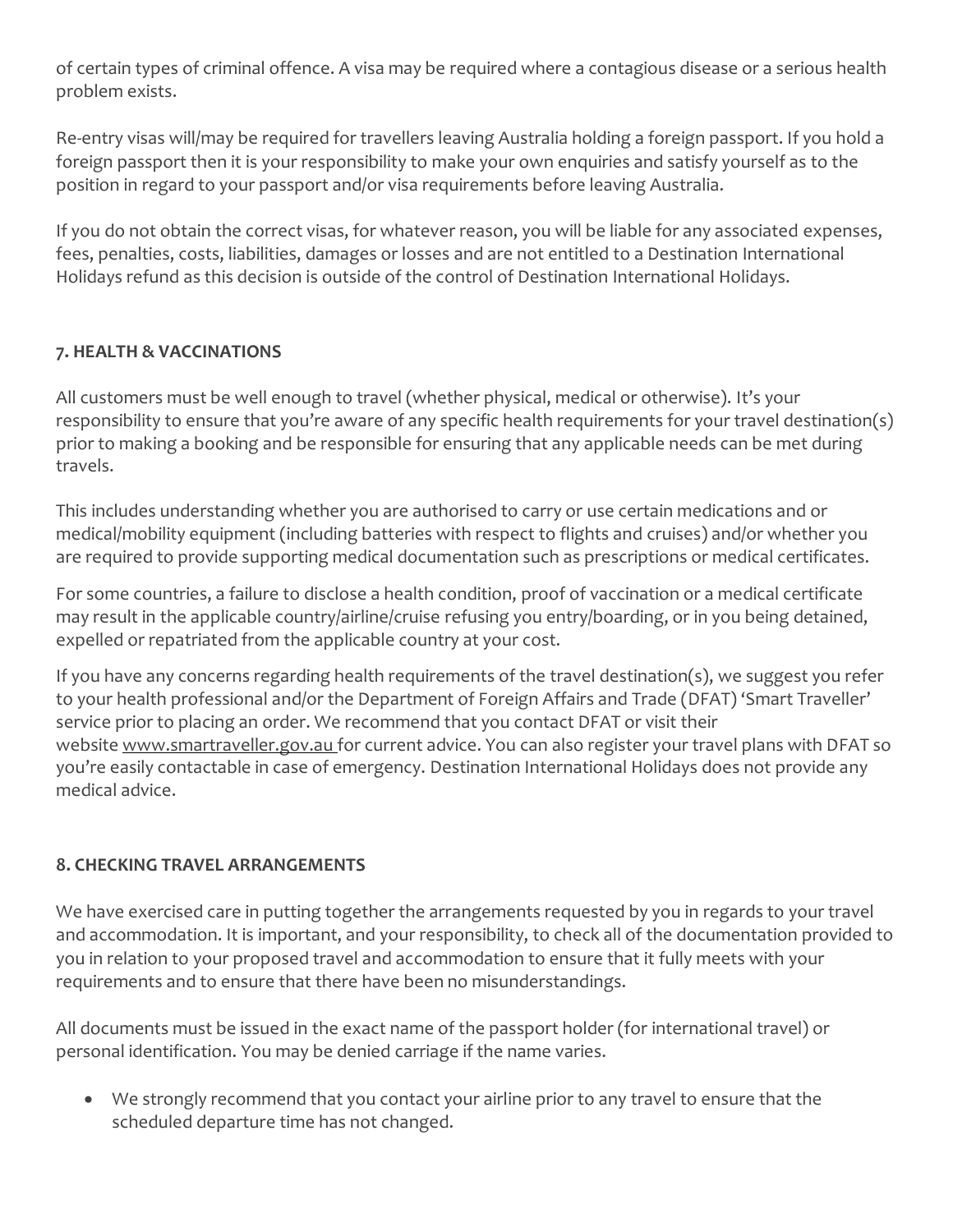- We strongly recommend that you familiarise yourself with current travel advisories/information from [smartraveller.gov.au](https://www.smartraveller.gov.au/) before you travel.
- Payment of any excess baggage charges is the traveller's sole responsibility.
- Carry on baggage is subject to security rules on the carriage of various items. It is your responsibility to check with the relevant authorities.

Destination International Holidays shall use reasonable commercial endeavours to provide travel documentation 14 days prior to the first travel departure date.

Please note, for customers who require these documents earlier for Visa applications please notify Destination International Holidays in advance. Destination International Holidays is not responsible for your failure to obtain a visa in this or any circumstances, including if you are overseas. Only in exceptional circumstances will Destination International Holidays provide early release of flight itineraries prior to the supply of Travel Documentation.

#### **9. LIABILITY & RESPONSIBILITY**

#### **9.1 Limitations of Liability**

We arrange your holiday, which will be provided by Suppliers that we understand (having made reasonable inquiries) are reputable and operate in accordance with the required standards of their local authorities. The scope of our services and our obligation to you is strictly limited to the agent services. We do not operate the products and/or services that you may receive during travel, all of which are provided by Suppliers.

The travel documents and products and/or services are provided subject to the Suppliers' Terms, conditions and limitations (some of which may exclude or limit liability in respect of death, injury, delay, loss or damage to passenger's person and/or effects), which may not be expressly the subject of our contractual agreement. To the maximum extent permitted by law and subject to the following, we accept no liability or responsibility in connection with Supplier terms, conditions or limitations and do not make or give any warranty or representation as to their content or standard. Any legal recourse you may have in respect of those travel products is against those Suppliers and not against Destination International Holidays.

Your legal rights in connection with the provision of travel products and services are against the specific Supplier and, except to the extent a problem is caused or contributed to by negligence on our part, are not against us. Specifically, if for any reason (excluding negligence on our part) any Supplier is unable to provide the travel arrangements that you have purchased, your rights are against that Supplier and not against Destination International Holidays. This includes (without limitation) where Travel Deals cannot be supplied or itinerary changes occur or any other loss or damage suffered by the customer due to delay, cancellation, or disruption in any manner caused by the laws, regulations, acts or failures to act, demands, orders, or interpositions of any government or any subdivision or agent thereof or other authorities, or by acts of God, strikes, severe weather, fire, flood, war, rebellion, terrorism, insurrection, sickness, quarantine, epidemics, pandemics, failure of equipment or machinery, theft, malevolent acts or any other cause(s) beyond our control (each a Force Majeure Event).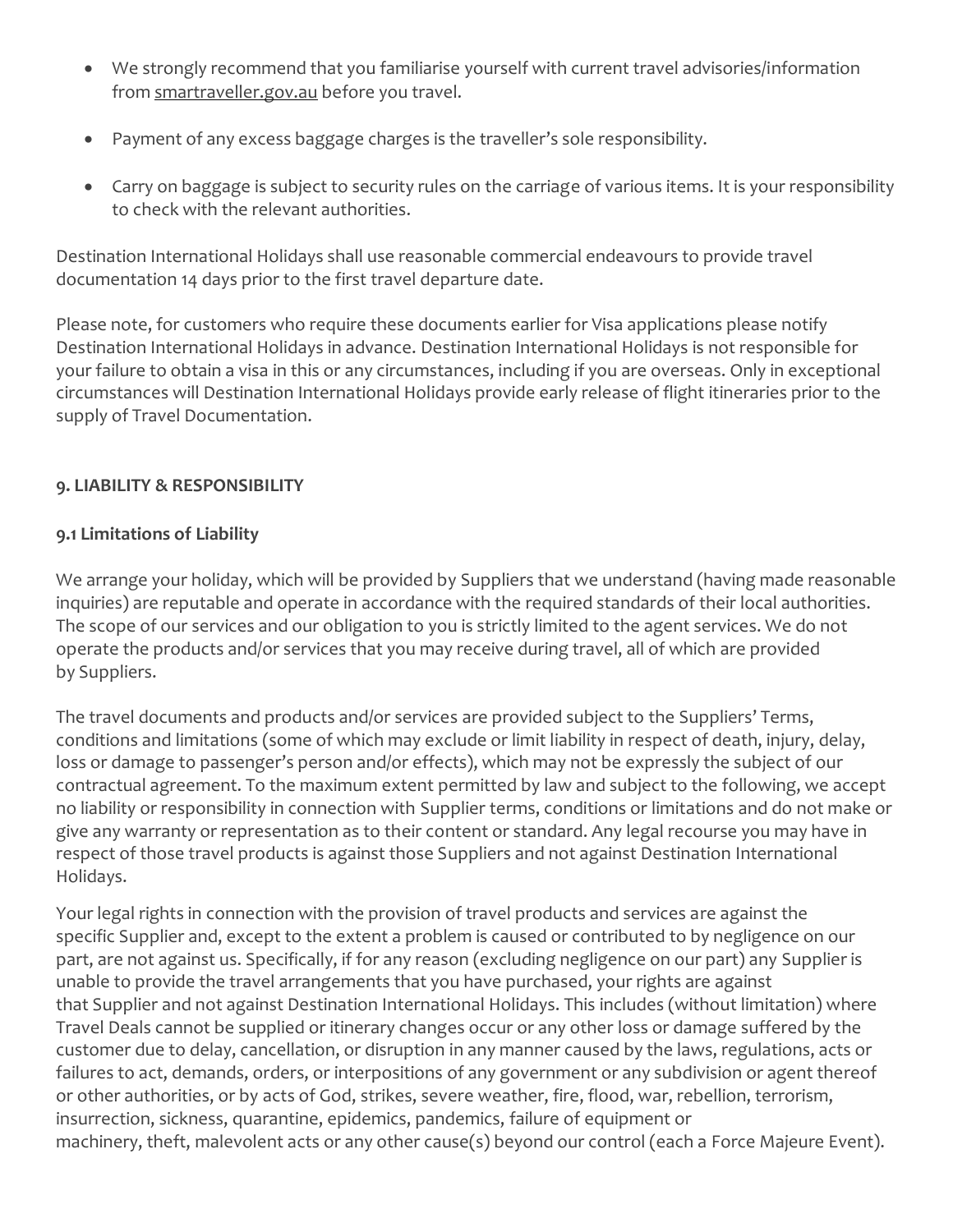In some circumstances, wherever possible, we will use reasonable endeavours to arrange the supply of comparable travel products and services and itineraries. In the absence of our own negligence, we are not liable for any cancellations, diversions, substitution of equipment, variations, postponements, or any other acts, omissions or defaults by Suppliers, nor for any consequences thereof, including but not limited to changes to services, itineraries, accommodation or facilities.

Nothing in the Terms & Conditions is intended to limit, exclude or modify or purport to limit, exclude or modify the statutory implied guarantees/warranties that cannot be lawfully limited, excluded or modified as provided under the *Competition and Consumer Act 2010* (Cth) including the statutory consumer guarantees under the Australian Consumer Law or similar laws in the State and Territories of Australia.

If any warranties are implied by law that cannot be excluded, then to the maximum extent permitted by law our liability for breach of such warranties is limited to, at our option:

- (a) in the case of products:
	- (i) the replacement of the products or the supply of equivalent products; or
	- (ii) the payment of the cost of replacing the products or acquiring equivalent products; and
- (b) in the case of services:
	- (i) the supply of the services again; and
	- (ii) the payment of the cost of having the services supplied again.

#### **9.2 Responsibility**

Destination International Holidays reserves the right to vary, withdraw or cancel any Travel Deals by written notice in the event they cannot be supplied or the itinerary is changed due to a Force Majeure Event or other events which are beyond our control.

To the maximum extent permitted by law, except where caused or contributed to by negligence on our part, Destination International Holidays is not and does not accept any responsibility or liability in contract, tort or otherwise for any injury, illness, death, cost, loss, damage (including but not limited to loss or damage to persons, baggage and property), delay, diversion, substitution of equipment, variation, postponement, liabilities, expense or inconvenience arising directly or indirectly from or in connection with:

- (a) the acts, errors, omissions, default or negligence of Suppliers or other third parties including government authorities, airlines, coach, rail or cruise operators, land carriers, hoteliers or any other suppliers, nor for any consequences thereof, including but not limited to changes to or lack of availability of transport, services, accommodation or facilities; or
- (b) a Force Majeure Event.

To the maximum extent permitted by law, Destination International Holidays is not and does not accept responsibility and shall not be held vicariously liable for the intentional or negligent acts of any persons not employed by us, including (without limitation) all Suppliers, nor for any intentional or negligent acts of our employees committed while off duty or outside the course and scope of their employment. Destination International Holidays is not and does not accept responsibility for any criminal conduct by any Suppliers or third parties.

To the maximum extent permitted by law, Destination International Holidays is not and does not accept responsibility or liability for any requirements, terms or conditions of any Supplier or other third parties who provide travel products or services in the course of your holiday. All bookings made by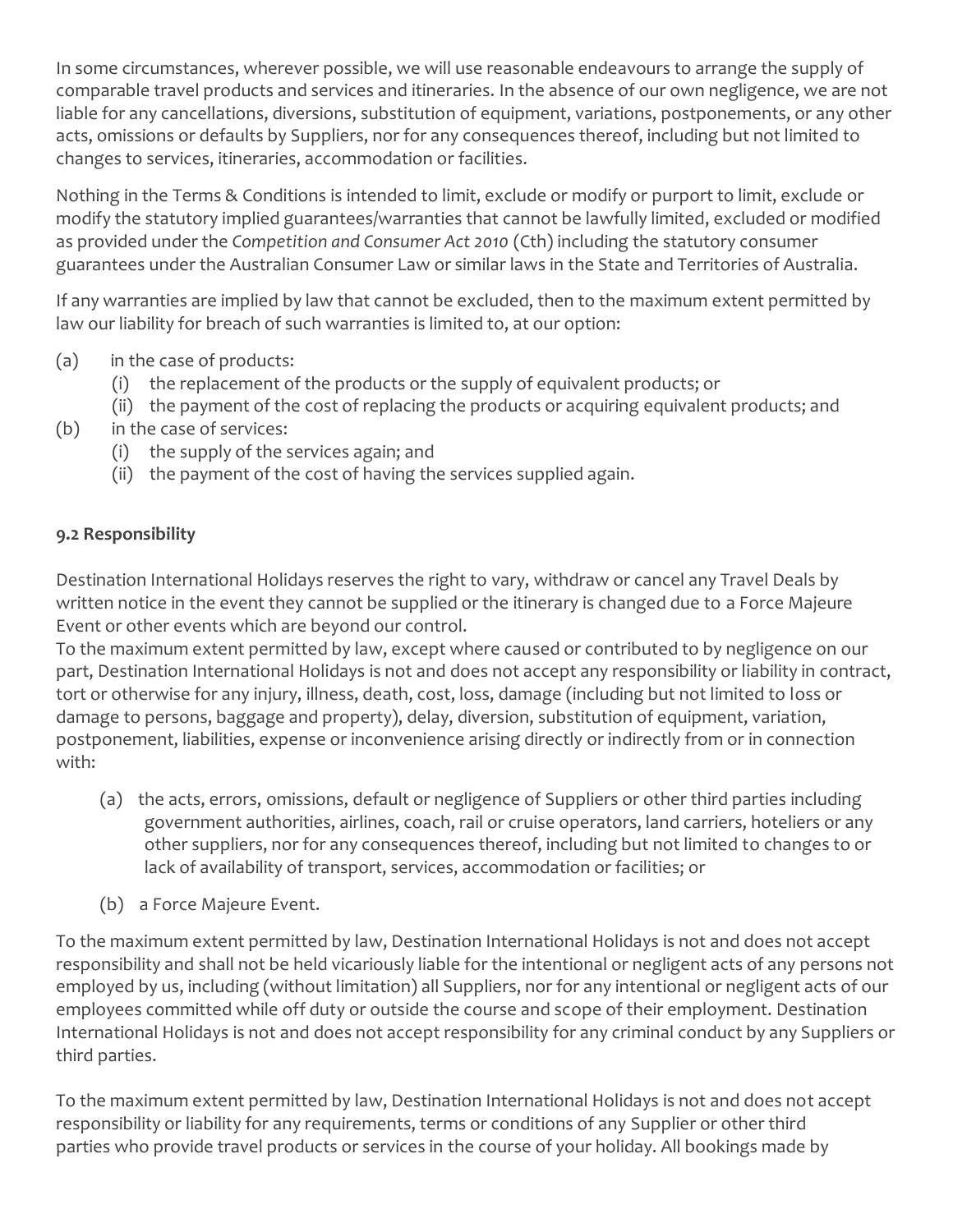Destination International Holidays with Suppliers or other travel product or service providers on your behalf are subject to the requirements, terms and conditions of those persons which may not be expressly the subject of our contractual agreement, particularly in relation to the applicable laws, policies and requirements of any government, governmental authority or employee including visa, entry, exit or transit requirements.

Destination International Holidays is not and does not accept any liability or responsibility for your acts, omissions, defaults, conduct, state of health, condition or circumstances, or failure to comply with the terms, conditions and requirements of any Suppliers or other third party travel products or suppliers, or country or governmental authorities, or any of their officials, servants or agents.

If you decide that you do not wish to visit a country or part of a country you had intended to visit because of any law, condition or requirements of Suppliers or any country or governmental authority, official, servant or agent, or because of circumstances beyond our control (and including any Force Majeure Event), you are responsible for any costs, expenses, charges, fees, losses or damage incurred as a consequence and any cancellation or amendment fees.

In relation to any responsibility or liability which cannot be excluded by law or despite the limitations above, if Destination International Holidays is found liable for any loss, damage, cost, liability or expense which arises out of or in any way is connected with any of the occurrences described above, then to the maximum extent permitted by law Destination International Holiday's liability will in no event exceed, in the aggregate, the greater of:

- (a) the amounts you paid to Destination International Holidays in connection with the travel products or services; or
- (b) AU\$100.00

#### **10. COMPLAINTS**

We are committed to addressing complaints quickly and effectively. If a problem occurs whilst you are travelling you must attempt to find a resolution locally with the relevant Supplier within 24 hours. You will also be provided with our 24-hour emergency contact phone number for our office. Failure to seek to resolve the problem within 24 hours may result in any following claim for a refund (where available) being reduced or denied.

Complaints related to travel arrangements booked by Destination International holidays must be received in writing by our office within 30 days from the date that the incident occurred. Complaints made through any other channel will not be accepted. Failure to lodge a complaint within this time period may result in any following claim for refund (where available) being reduced or denied. You must attach all relevant receipts and supporting documentation, including efforts made with the Supplier to resolve it. All refund claims are subject to our [Cancellation and Refund Policy.](https://www.ditravel.com.au/wp-content/uploads/2020/08/DIH-CANCELLATION-AND-REFUND-POLICY-2020.pdf)

#### **11. SEVERABILITY**

In the event that any term or condition contained in these Booking Conditions is unenforceable, or void by operation of law or as being against public policy or for any other reason, then such term or condition shall